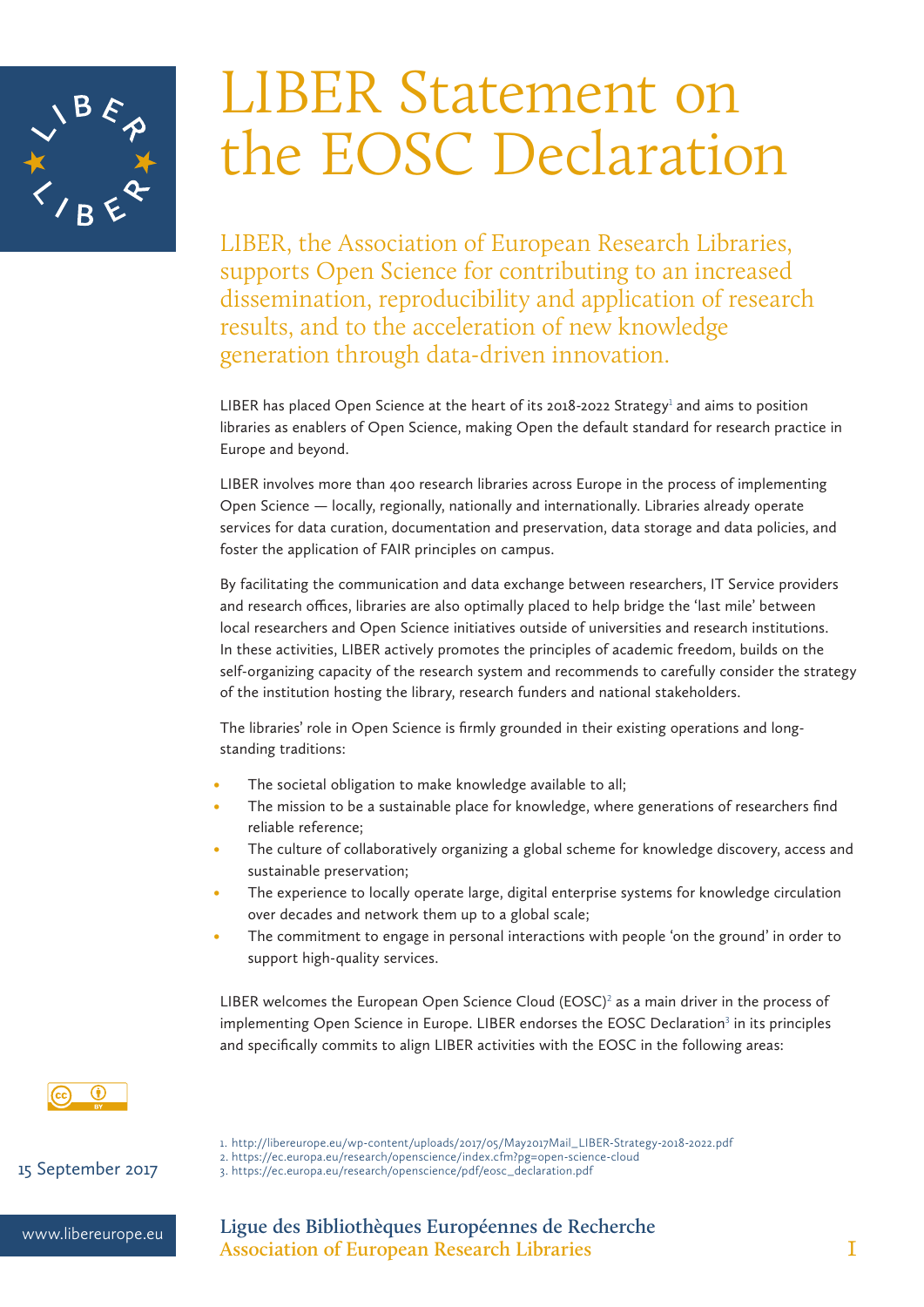

## 1 Data Culture, Skills, Data Stewardship & Data Management Plans

LIBER is committed to empowering local libraries and helping them to build their capacity as a place where data are appropriately curated both while research is being conducted and after it is completed. LIBER will continue to support libraries to deliver local training and train-the-trainer activities for data management, and consider Data Stewards as employees. LIBER's Scientific Information Infrastructures Working Group<sup>4</sup> is delivering recommendations, workshops and webinars to further develop the skills of librarians and raise awareness. A widely-spread service in libraries is the local support of Data Management Plans.

#### 2 Open Access by Default

LIBER is committed to further the role of libraries as the main provider of content for research to reach maximum Open Access and extend the established system of content provision to become a system of data provision. Content is the main normative and already established entry point for researchers to find information relevant for research and thereby can service as the optimal starting point to provide data discovery services. LIBER has a working group on Open Access<sup>5</sup> and publishes recommendations such as '5 Principles for Open Access Negotiations With Publishers'<sup>6</sup> .

#### 3 Rewards & Incentives

LIBER is committed to foster best practice and standardization for research information and metadata for Open Science so that new rewards and incentives for Open Science can be established. LIBER has a Metrics Working Group<sup>7</sup> and publishes reports<sup>8</sup>.

#### 4 FAIR Data Governance, FAIR Principles, Standards & Implementation

LIBER is committed to FAIR Principles as laid out in the LIBER Strategy 2018-2022 and to act as facilitator of implementing standards, building on the capacity of the library system to adhere to them, develop them in international bodies, and apply them in enterprise and international systems in the long-term. More specifically, libraries can provide reliable metadata needed for citation. They can do this, for example, through their strong involvement in DataCite<sup>9</sup> and by building a semantic layer that enables the development of common data catalogues. LIBER, on behalf of its libraries, is committed to continued active engagement in policy development and stakeholder involvement for FAIR data at a European level, and to assisting the European Commission in bringing it to national and local levels.

### 5 Legal Aspects

LIBER is committed to continued active participation in copyright and other legal activities to reduce barriers and address legal uncertainty. LIBER's Copyright Working Group<sup>10</sup> works on position statements and open letters, and regularly speaks to European policy makers about the copyright issues affecting libraries and their users.

<sup>4.</sup> http://libereurope.eu/strategy/strategic-direction-1-enable-open-science/wg-scientific-information-infrastructures 5. http://libereurope.eu/strategy/strategic-direction-3-shape-innovative-research/wg-open-access

<sup>6.</sup> http://libereurope.eu/blog/2017/09/07/open-access-five-principles-negotiations-publishers

<sup>7.</sup> http://libereurope.eu/strategy/strategic-direction-1-enable-open-science/wg-metrics

<sup>8.</sup> http://libereurope.eu/wp-content/uploads/2017/03/DLP-Paper.pdf

<sup>9.</sup> https://www.datacite.org

<sup>10.</sup>http://libereurope.eu/strategy/strategic-direction-3-shape-innovative-research/wg-copyright